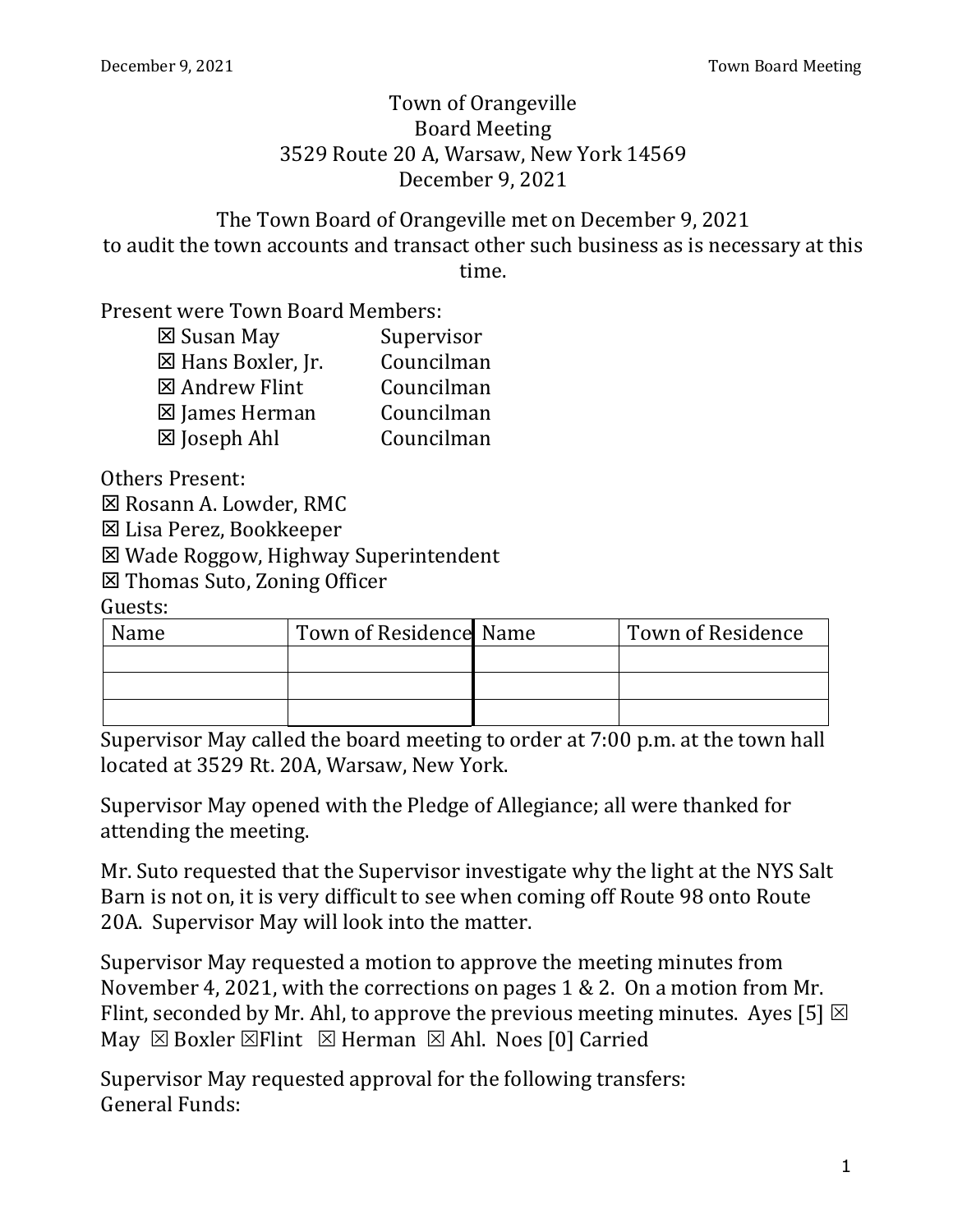- A1220.4 transfer \$480.09 from A1990.4
- A1410.4 transfer \$446.92 from A1990.4
- A1430.1 transfer \$361.25 from A1990.4
- A5132.4 transfer \$294.22 from A1990.4

Highway Funds

- DA5130.4 transfer \$3,795.50 from DA5110.4
- DA5148.4 transfer \$1,702.21 from DA510.4

On a motion by Mr. Flint, seconded by Mr. Ahl, to approve the above transfers. Ayes [5]  $\boxtimes$  May  $\boxtimes$  Boxler  $\boxtimes$  Flint  $\boxtimes$  Herman  $\boxtimes$  Ahl. Noes [0] Carried

Supervisor May requested a motion to approve the November 2021 Supervisors Report. On a motion from Mr. Ahl, seconded by Mr. Flint, to approve the Supervisor Report. Ayes [5]  $\boxtimes$  May  $\boxtimes$  Boxler  $\boxtimes$  Flint  $\boxtimes$  Herman  $\boxtimes$  Ahl. Noes [0] Carried

## **Zoning Officers Report:**

Zoning is a bit slow right now. Mr. Hicks sent an email that the battery station is ramping up to completion. (Ms. May will check with Mr. Hicks if this is operational.)

## **Highway Superintendents Report**:

Truck 206 had \$10,000 worth of work, the mowing tractor \$4,300 and brakes on Mr. Roggow's truck. For the new truck, still working on the numbers - cost should come down to approximately \$148,800.00. It will have a 7-year bumper to bumper warranty and an extended chassis. Plow equipment will be approximately \$140-145,000, Arcade paid 120,000 and Middleburg paid \$130,000, we need to lock in the price. They may not start to build the truck until summer of 2022.

The Board discussed looking into the truck for placing the bid now and locking in the price. On a motion by Mr. Flint, seconded by Mr. Herman to put the bid out for the new plow equipment now. Ayes [5]  $\boxtimes$  May  $\boxtimes$  Boxler  $\boxtimes$  Flint  $\boxtimes$  Herman  $\boxtimes$ Ahl. Noes [0] Carried

We have been patching, taking care of down trees on Krotz and working on 201 and 203 and the loader. The ditch by Sherwood's place, the Shanks purchased the house, the ditch is pushing water into the road, need to find the plug in the pipe, it will need to be fixed and then the water will stay in the ditch. The sign out front; would like to have a sign company fix the lettering so it all looks the same. Also requesting to hire one more person, as we will have one person out for some time.